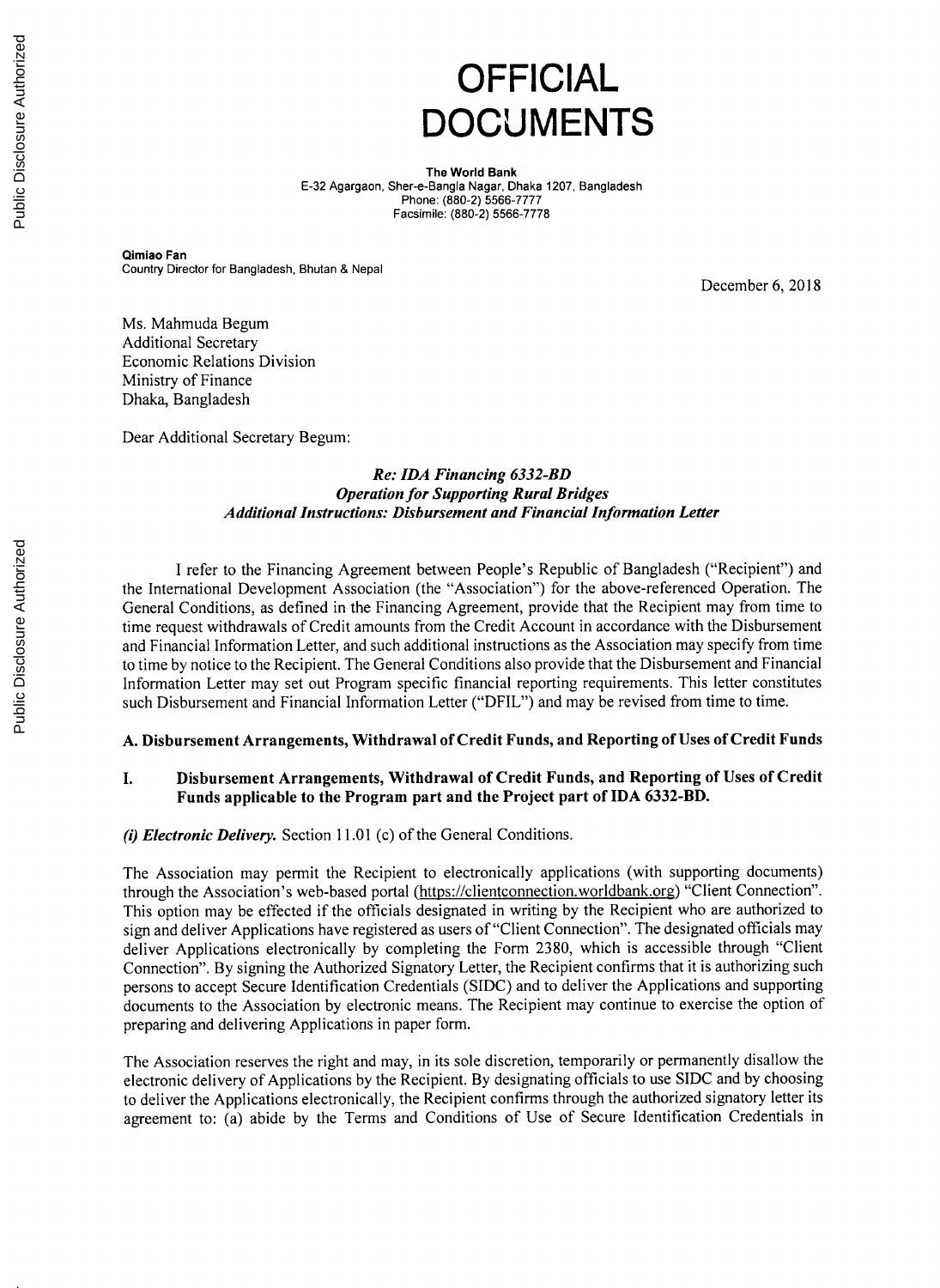connection with Use of Electronic Means to Process Applications and Supporting Documentation, available in the Association's public website at https://worldbank.org and "Client Connection"; and **(b)** to cause such official to abide **by** those terms and conditions.

## **II. Disbursement Arrangements, Withdrawal of Credit Funds, and Reporting of Uses of Credit Funds applicable to the Program part of IDA 6332-BD.**

*(i) Schedule 1.* The table in Schedule **1** sets out the disbursement methods which may be used **by** the Recipient, information on registration of authorized signatures, processing of withdrawal applications.

*(ii) Withdrawal Applications.* Applications for withdrawal from the Credit Account ("Withdrawal Applications") of amounts of the Credit allocated to individual Disbursement Linked Results ("DLR") may, pursuant to the provisions of Section IV.A.1 of Schedule 2 of the Financing Agreement, be sent to the Association at any time after the Association has notified the Recipient in writing that it has accepted evidence of achievement of the specific DLR.

*(iii) Withdrawal Amount.* The Withdrawal Application may be for an amount not to exceed the amount of the Credit confirmed **by** the Association for the specific DLR in respect of which the withdrawal is requested, as specified in the Association's notice to the Recipient.

*(iv) Advances and Recovery of Advances.* The Recipient may, in accordance with provisions of the Financing Agreement, request advances of amounts of the Credit allocated to DLI Targets that have not yet been achieved using the Form attached (Attachment 2). The aggregated amount of all such advances made in respect of amounts allocated to DLI Targets may not exceed the equivalent of SDR **70,125,000.**

The Association records an amount of the advance as disbursed for an achieved DLI Target ("recovered") after it has notified the Recipient of its acceptance of the evidence of achievement of the DLI Target for which the advance was provided. The amount so reclassified becomes available for further advances in accordance with the preceding paragraph.

## **III. Disbursement Arrangements, Withdrawal of Credit Funds, and Reporting of Uses of Credit Funds applicable to the Project part of IDA 6332-BD.**

- \* Disbursement Guidelines. The *Disbursement Guidelines for Investment Project Financing dated* February 2017, ("Disbursement Guidelines") are available in the Association's public website at https://www.worldbank.org and its secure website "Client Connection" at https://www.worldbank.org and its secure website "Client Connection" at https://clientconnection.worldbank.org. The Disbursement Guidelines are an integral part of this Disbursement and Financial Reporting Letter for the Project part, and the manner in which the provisions in the guidelines apply to the Financing is specified below.
- *General Provisions* (Schedule 2). The table in Schedule 2 sets out the disbursement methods which may be used **by** the Recipient, information on registration of authorized signatures, processing of withdrawal applications (including minimum value of applications and processing of advances), instructions on supporting documentation, and frequency of reporting on the Designated Account.

## **B. Financial Reports and Audits.**

*(i) Financial Reports.* The Recipient shall prepare and furnish to the Association not later than forty five (45) days after the end of each quarter, interim unaudited financial reports (IUFR) for the Project part covering the quarter.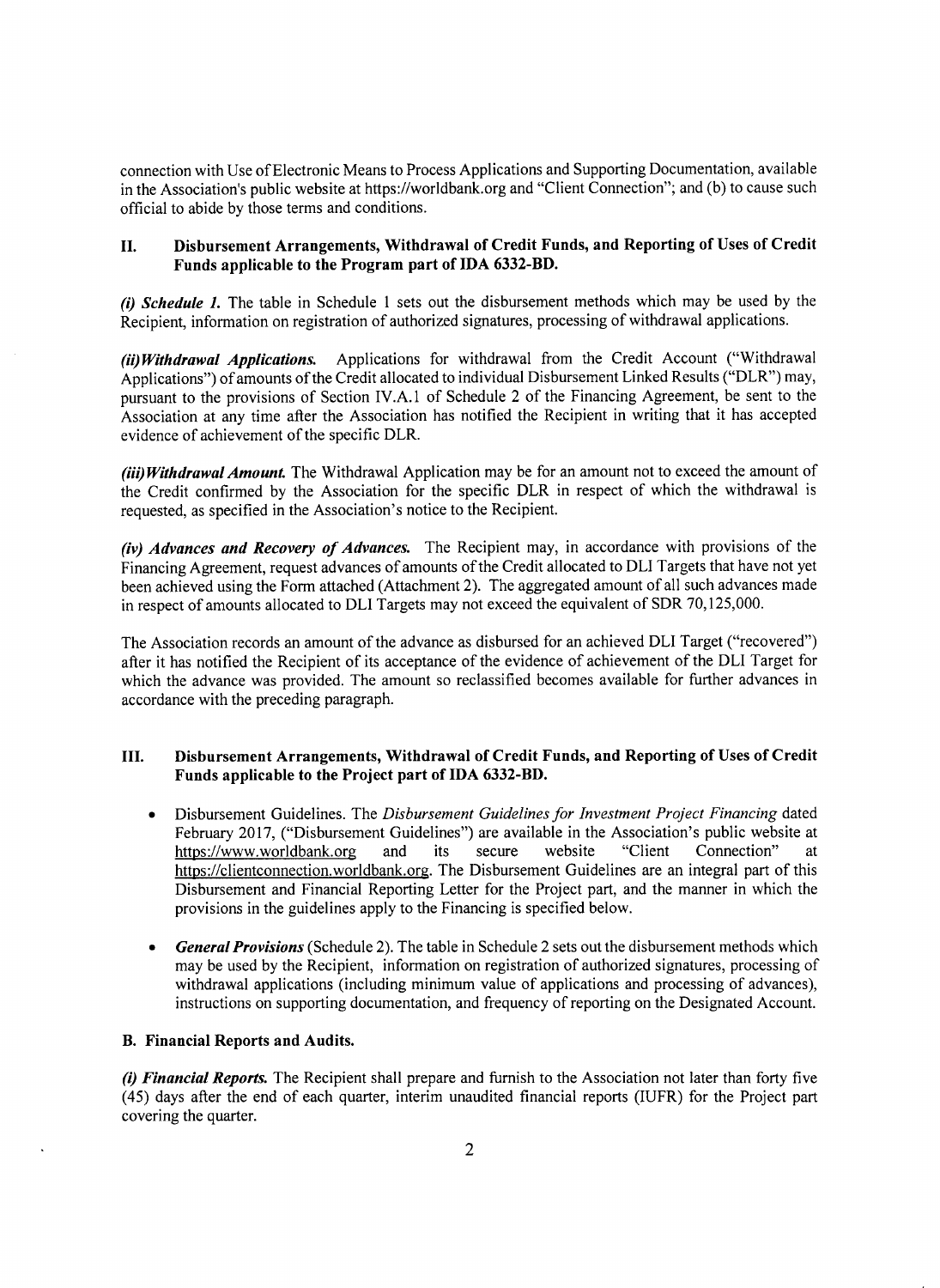*(ii) Audits.* Each audit of the Financial Statements shall cover the period of one fiscal year of the Recipient, commencing with the fiscal year in which the first withdrawal was made. The audited Financial Statements for each such period for the Program part and the Project part shall be furnished to the Association not later than nine **(9)** months after the end of such period.

#### **C. Other Important Information.**

For additional information on disbursement arrangements, please refer to the Loan Handbook available on the Association website (http://www.worldbank.org/) and "Client Connection". The Association recommends that you register as a user of "Client Connection". From this website you will be able to prepare and deliver Applications, monitor the near real-time status of the Credit, and retrieve related policy, financial, and procurement information. For more information about the website and registration arrangements, please contact the Association by email at clientconnection@worldbank.org.

**If** you have any queries in relation to the above, please contact Mr. Satish Kumar Shivakumar, Finance Officer at satishkumarl@worldbank.org, using the above reference.

Yours sincerely,

Country Director

## *Attachments*

- **1.** Form of Authorized Signatory Letter
- 2. Sample form for Advances for the Program part
- **3.** Interim Unaudited Financial Report format for Project part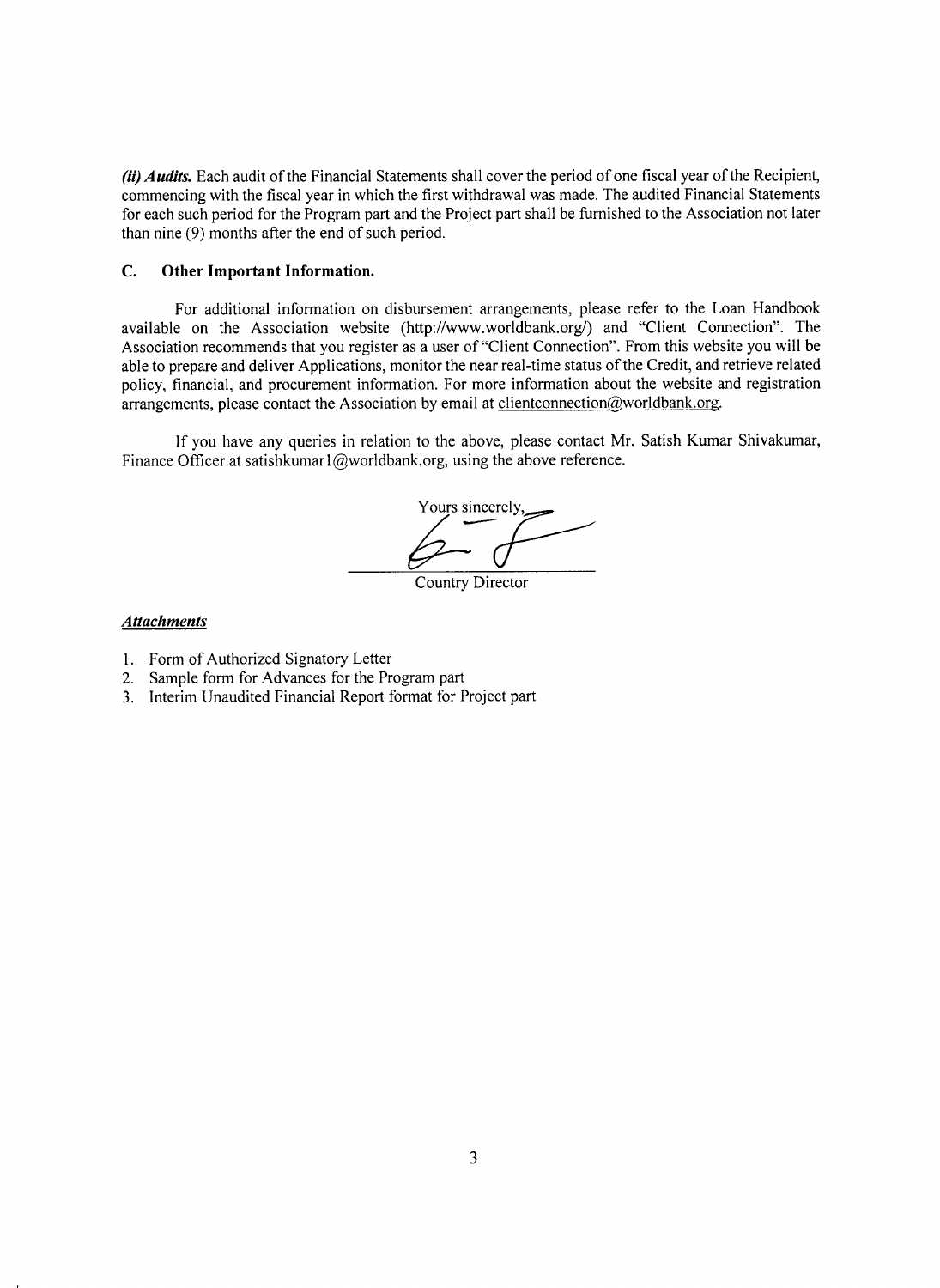# **Schedule 1 : Disbursement Provisions**

 $\sim 10^6$ 

 $\sim 10^7$ 

 $\sim$   $\sim$ 

 $\overline{a}$ 

|                                                                                                             |                                                          |                |                                        | <b>Basic Information</b>                          |                      |                               |  |  |  |
|-------------------------------------------------------------------------------------------------------------|----------------------------------------------------------|----------------|----------------------------------------|---------------------------------------------------|----------------------|-------------------------------|--|--|--|
| Financing<br><b>Number</b>                                                                                  | IDA 6332-<br><b>BD</b>                                   | Country        | People's Republic of Bangladesh        |                                                   | <b>Closing Date</b>  | Section IV.D of Schedule 2 to |  |  |  |
|                                                                                                             |                                                          | Recipient      |                                        | People's Republic of Bangladesh                   |                      | the Financing Agreement.      |  |  |  |
|                                                                                                             |                                                          | Name of the    | <b>Operation for Supporting Rural</b>  |                                                   | <b>Disbursement</b>  | Six months after the closing  |  |  |  |
|                                                                                                             |                                                          | Program        | <b>Bridges</b>                         |                                                   | <b>Deadline Date</b> | date.                         |  |  |  |
|                                                                                                             |                                                          |                |                                        |                                                   |                      |                               |  |  |  |
|                                                                                                             | <b>Disbursement Methods and Supporting Documentation</b> |                |                                        |                                                   |                      |                               |  |  |  |
| <b>Disbursement Methods</b>                                                                                 |                                                          | <b>Methods</b> | <b>Supporting Documentation</b>        |                                                   |                      |                               |  |  |  |
| Reimbursement (financing<br>of achieved results)                                                            |                                                          | Yes            | Confirmation issued by the Association |                                                   |                      |                               |  |  |  |
| Advance                                                                                                     |                                                          | Yes            | Form of Advances (Attachment 2)        |                                                   |                      |                               |  |  |  |
| Authorized Signatures The form for Authorized Signatories Letter is provided in Attachment 1 of this letter |                                                          |                |                                        |                                                   |                      |                               |  |  |  |
|                                                                                                             |                                                          |                |                                        | <b>Withdrawal and Documentation Applications</b>  |                      |                               |  |  |  |
|                                                                                                             | <b>Authorized Signatories Letter:</b>                    |                |                                        | <b>Withdrawal and Documentation Applications:</b> |                      |                               |  |  |  |
| The World Bank                                                                                              |                                                          |                |                                        | The World Bank                                    |                      |                               |  |  |  |
| Plot E32, Agargaon                                                                                          |                                                          |                |                                        | No. 11, Taramani Main Road                        |                      |                               |  |  |  |
| Sher-e Bangla Nagar                                                                                         |                                                          |                |                                        | Taramani, Chennai - 600 113                       |                      |                               |  |  |  |
| G.P.O. Box 97                                                                                               |                                                          |                |                                        | India                                             |                      |                               |  |  |  |
| Dhaka 1207, Bangladesh                                                                                      |                                                          |                |                                        | Attention: Team Lead, WFACS                       |                      |                               |  |  |  |
|                                                                                                             | <b>Attention: Country Director</b>                       |                |                                        |                                                   |                      |                               |  |  |  |
|                                                                                                             |                                                          |                |                                        |                                                   |                      |                               |  |  |  |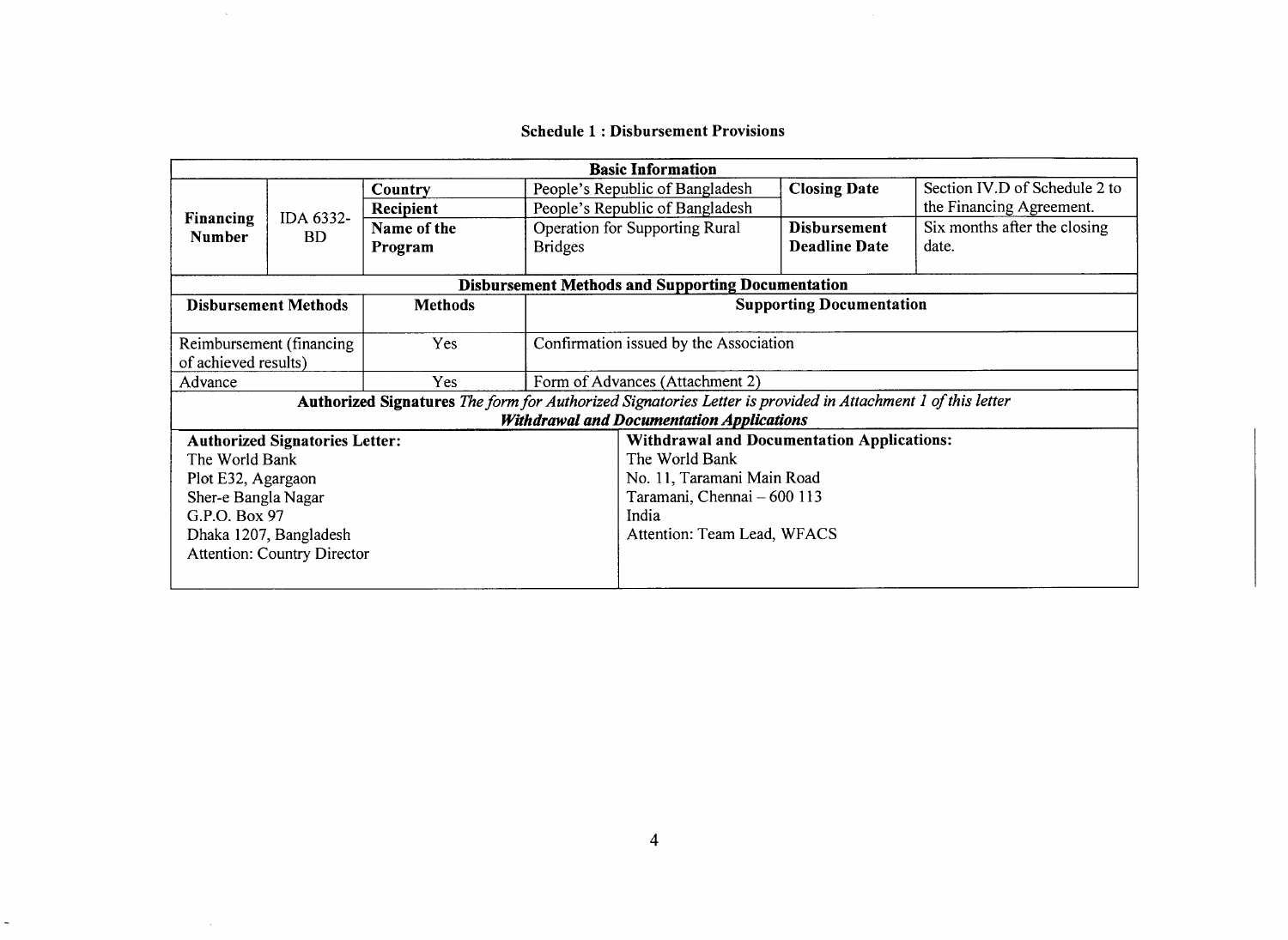# **Schedule 2: Disbursement Provisions**

| <b>Basic Information</b>                                     |            |                          |                                                   |                                                                                                                      |                         |                                                                                                                                         |  |  |  |
|--------------------------------------------------------------|------------|--------------------------|---------------------------------------------------|----------------------------------------------------------------------------------------------------------------------|-------------------------|-----------------------------------------------------------------------------------------------------------------------------------------|--|--|--|
|                                                              |            | Country                  |                                                   | People's Republic of Bangladesh                                                                                      | <b>Closing Date</b>     | Section IV.D of Schedule 2 to the                                                                                                       |  |  |  |
|                                                              |            | Recipient                |                                                   | People's Republic of Bangladesh                                                                                      |                         | Financing Agreement.                                                                                                                    |  |  |  |
| Financing                                                    | IDA 6332-  | Name of the Project      |                                                   | Operation for Supporting Rural                                                                                       | <b>Disbursement</b>     | Four months after the closing date.                                                                                                     |  |  |  |
| <b>Number</b>                                                | <b>BD</b>  |                          | <b>Bridges</b>                                    |                                                                                                                      | <b>Deadline Date</b>    |                                                                                                                                         |  |  |  |
|                                                              |            |                          |                                                   |                                                                                                                      | Subsection 3.7<br>$***$ |                                                                                                                                         |  |  |  |
| <b>Disbursement Methods and Supporting Documentation</b>     |            |                          |                                                   |                                                                                                                      |                         |                                                                                                                                         |  |  |  |
|                                                              |            | <b>Methods Available</b> |                                                   |                                                                                                                      |                         |                                                                                                                                         |  |  |  |
| <b>Disbursement Methods</b>                                  |            |                          |                                                   | <b>Supporting Documentation</b>                                                                                      |                         |                                                                                                                                         |  |  |  |
|                                                              | Section 2* |                          |                                                   |                                                                                                                      | Subsections 4.3 and 4.4 |                                                                                                                                         |  |  |  |
|                                                              |            |                          |                                                   |                                                                                                                      |                         |                                                                                                                                         |  |  |  |
| Direct Payment                                               |            | Yes                      |                                                   | Copy of Records                                                                                                      |                         |                                                                                                                                         |  |  |  |
| Reimbursement                                                |            | Yes                      |                                                   | Interim Unaudited Financial Report ("IUFR") (Attachment 2 of the DFIL)                                               |                         |                                                                                                                                         |  |  |  |
|                                                              |            |                          |                                                   |                                                                                                                      |                         | For the reason set forth in subsection 5.2 of the Disbursement Guidelines,                                                              |  |  |  |
|                                                              |            |                          |                                                   | providing advance proceeds into a designated account is not a Disbursement                                           |                         |                                                                                                                                         |  |  |  |
| Advance                                                      |            | No                       |                                                   | Method currently available under this Financing.                                                                     |                         |                                                                                                                                         |  |  |  |
|                                                              |            |                          |                                                   | Copy of Letter of Credit.                                                                                            |                         |                                                                                                                                         |  |  |  |
| Yes<br><b>Special Commitments</b>                            |            |                          | Proforma Invoice if cited in the Letter of Credit |                                                                                                                      |                         |                                                                                                                                         |  |  |  |
|                                                              |            |                          |                                                   | <b>Minimum Value of Applications (subsection 3.5)</b>                                                                |                         |                                                                                                                                         |  |  |  |
|                                                              |            |                          |                                                   | The minimum value of applications for Reimbursement, Direct Payment and Special Commitment is USD 10,000 equivalent. |                         |                                                                                                                                         |  |  |  |
|                                                              |            |                          |                                                   |                                                                                                                      |                         | Authorized Signatures (Subsection 3.1 and 3.2 **) The form for Authorized Signatories Letter is provided in Attachment 1 of this letter |  |  |  |
|                                                              |            |                          |                                                   | <b>Withdrawal and Documentation Applications</b> (Subsection 3.3 and 3.4 $**$ )                                      |                         |                                                                                                                                         |  |  |  |
| <b>Authorized Signatories Letter:</b>                        |            |                          |                                                   | <b>Withdrawal and Documentation Applications:</b>                                                                    |                         |                                                                                                                                         |  |  |  |
| The World Bank                                               |            |                          |                                                   | The World Bank                                                                                                       |                         |                                                                                                                                         |  |  |  |
| Plot E32, Agargaon                                           |            |                          |                                                   | No. 11, Taramani Main Road                                                                                           |                         |                                                                                                                                         |  |  |  |
| Sher-e Bangla Nagar                                          |            |                          |                                                   | Taramani, Chennai - 600 113                                                                                          |                         |                                                                                                                                         |  |  |  |
| G.P.O. Box 97                                                |            |                          |                                                   | India                                                                                                                |                         |                                                                                                                                         |  |  |  |
| Dhaka 1207, Bangladesh<br><b>Attention: Country Director</b> |            |                          | Attention: Team Lead, WFACS                       |                                                                                                                      |                         |                                                                                                                                         |  |  |  |
|                                                              |            |                          |                                                   |                                                                                                                      |                         |                                                                                                                                         |  |  |  |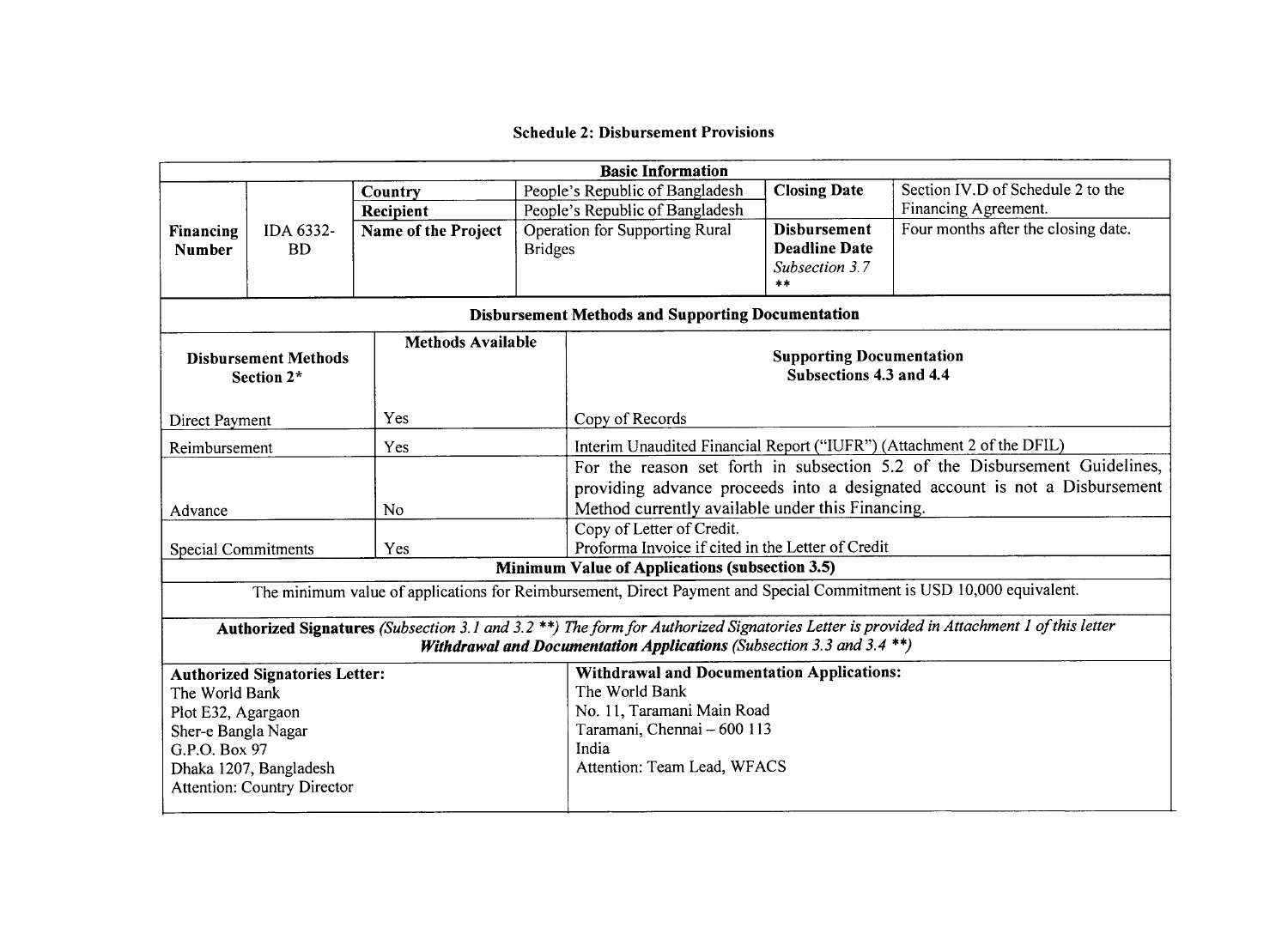## **Additional Instructions**

(i) **All** payments for expenditures claimed under this Financing must be made using the banking system, except expenditures paid using the petty cash system following the Recipient's existing policy. The petty cash limit as per the Recipient's existing policy is BDT **100,000.**

 $\bar{\lambda}$ 

\*Sections and subsections indicated relate to the Disbursement Guidelines for Investment Project dated Financing **2017.**

 $\sim 0.01$ 

 $\sim 10^{11}$  km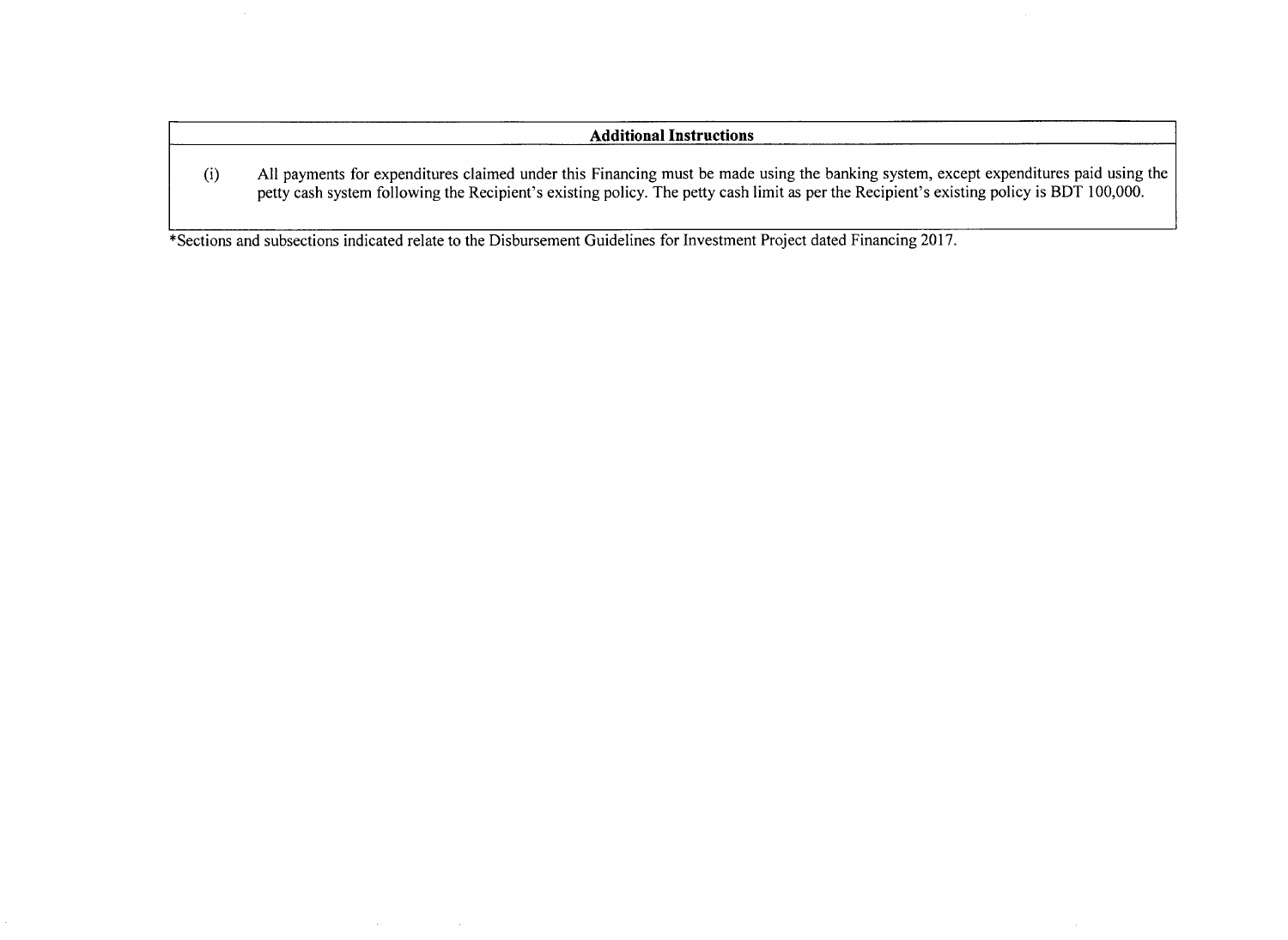## **Attachment 1 - Form of Authorized Signatory Letter**

## **[Letterhead] Ministry of Finance [Street address] [City] [Country]**

## **[DATE]**

The World Bank Plot **E32,** Agargaon Sher-e Bangla Nagar **G.P.O.** Box **97** Dhaka **1207,** Bangladesh Attention: Country Director

## **Re: IDA Financing 6332-BD (Operation for Supporting Rural Bridges)**

**<sup>I</sup>**refer to the Financing Agreement ("Agreement") between the International Development Association (the "Association") and *[name of Recipient*] (the "Recipient"), dated \_\_\_\_\_\_, providing the above Financing. For the purposes of Section **2.03** of the Project General Conditions and Section 2.02 of the Program General Conditions as defined in the Agreement, any '[one] of the persons whose authenticated specimen signatures appear below is authorized on behalf of the Recipient to sign applications for withdrawal and applications for a special commitment under this Financing.

For the purpose of delivering Applications to the Association,  $^{2}$ [each] of the persons whose authenticated specimen signatures appears below is authorized on behalf of the Recipient, acting <sup>3</sup>[individually] <sup>4</sup>[jointly], to deliver Applications, and evidence in support thereof on the terms and conditions specified **by** the Association.

 ${}^{5}$ [This confirms that the Recipient is authorizing such persons to accept Secure Identification Credentials **(SIDC)** and to deliver the Applications and supporting documents to the Association **by**

<sup>&</sup>lt;sup>1</sup> Instruction to the Recipient: Stipulate if more than one person needs to sign Applications, and how many or which positions, and if any thresholds apply. *Please delete this footnote in final letter that is sent to the Association.*

<sup>2</sup> Instruction to the Recipient: Stipulate if more than one person needs *to jointly* sign Applications, if so, please indicate the actual number. *Please delete this footnote in final letter that is sent to the Association.*

<sup>&</sup>lt;sup>3</sup> Instruction to the Recipient: Use this bracket if any one of the authorized persons may sign; if this is not applicable, please delete. *Please delete this footnote in final letter that is sent to the Association.*

<sup>4</sup> Instruction to the Recipient: Use this bracket only if several individuals must jointly sign each Application; if this is not applicable, please delete. *Please delete this footnote in final letter that is sent to the Association.*

**<sup>5</sup>** Instruction to the Recipient: **Add** this paragraph if the Recipient wishes to authorize the listed persons to accept Secure Identification Credentials and to deliver Applications **by** electronic means; if this is not applicable, please delete the paragraph. *Please delete this footnote in final letter that is sent to the Association.*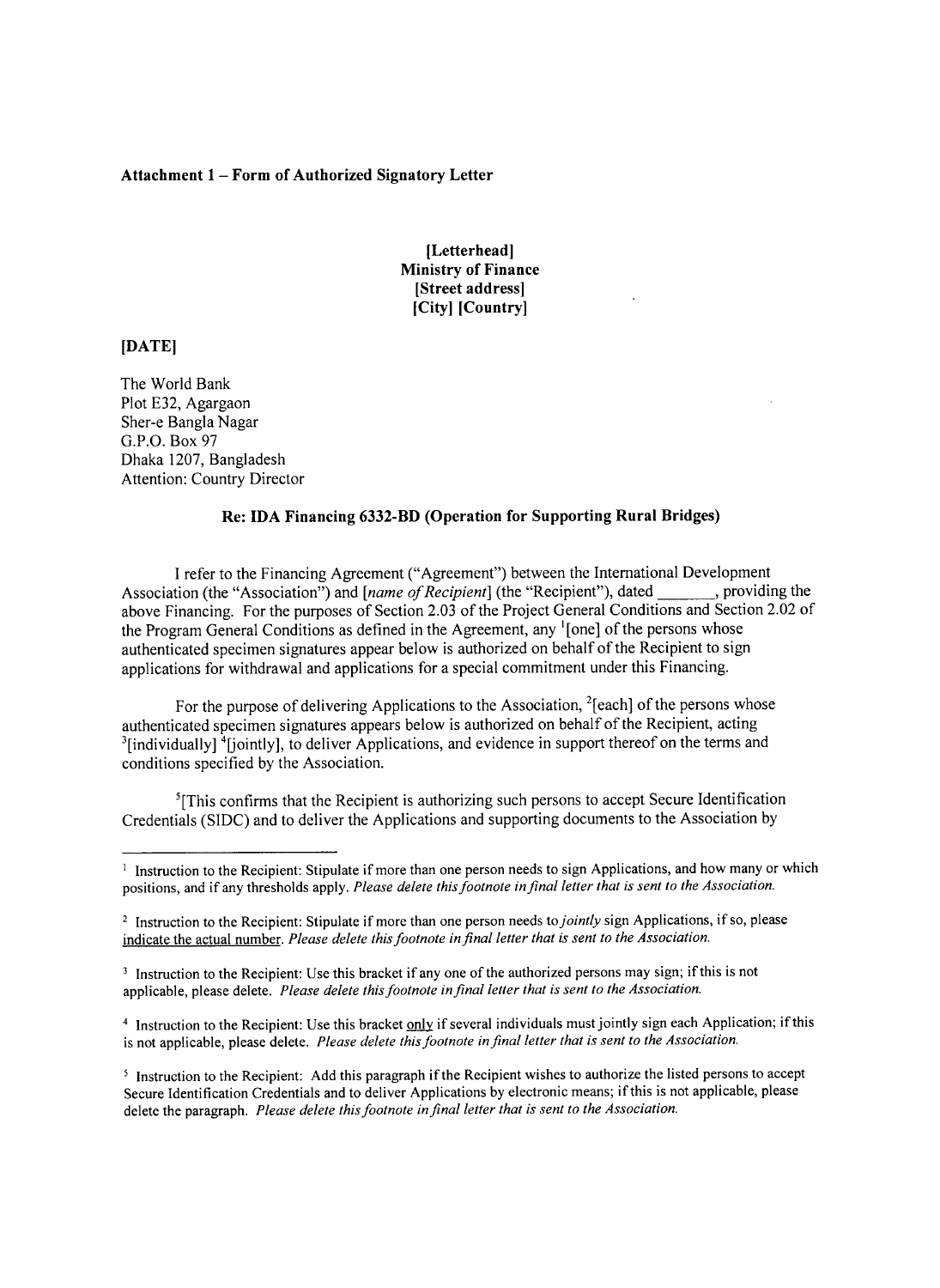electronic means. In full recognition that the Association shall rely upon such representations and warranties, including without limitation, the representations and warranties contained in the *Terms and* Conditions of Use of Secure Identification Credentials in connection with Use of Electronic Means to *Process Applications and Supporting Documentation* ("Terms and Conditions of Use of **SIDC"),** the Recipient represents and warrants to the Association that it will cause such persons to abide **by** those terms and conditions.]

This Authorization replaces and supersedes any Authorization currently in the Association records with respect to this Agreement.

| [Name], [position] | Specimen Signature: |
|--------------------|---------------------|
| [Name], [position] | Specimen Signature: |
| [Name], [position] | Specimen Signature: |

 $\sim$ 

Yours truly,

 $\mathcal{A}$ 

**/** signed

[Position]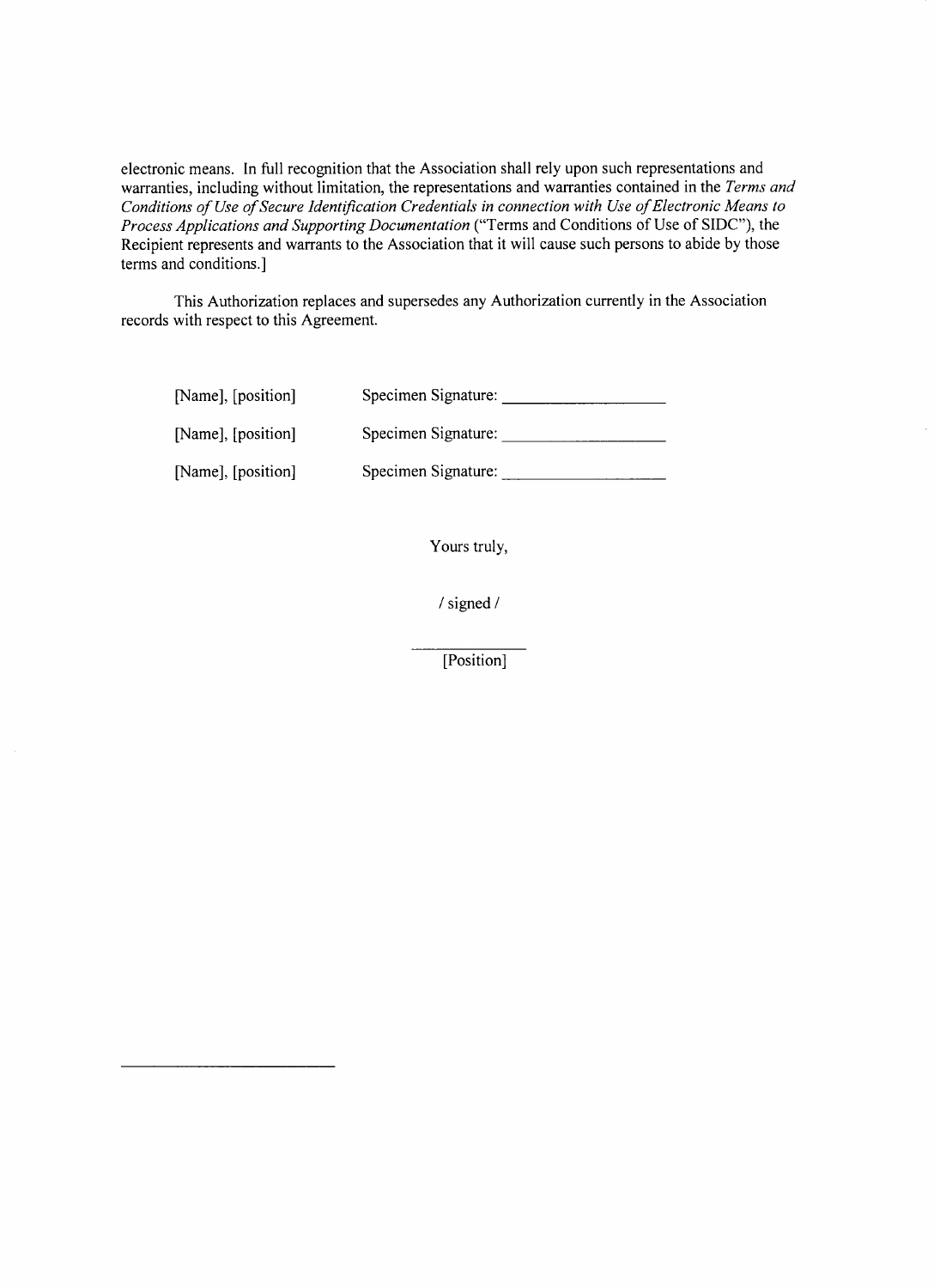## **Attachment 2**

#### **Sample Form for Advances**

[Ministry/Implementing Agency Letterhead]

[Date]

The World Bank No. **11,** Taramani Main Road Taramani, Chennai **- 600 113** India Attention: Team Lead, **WFACS**

# **Subject: Re: IDA Financing 6332-BD (Operation for Supporting Rural Bridges) Request for Advance**

Dear Sir/Madam,

We refer to the Financing Agreement between the International Development Association ("Association") and People's Republic of Bangladesh ("Recipient") dated *[insert date]* providing for the above Financing.

In accordance with the provisions of the Disbursement and Financial Information Letter and Schedule 2, Section IV.B.2 of the Financing Agreement, to support the implementation of the above Program and to facilitate the achievement of the planned results, we request an Advance in the amount of *[insert amount] <sup>6</sup>*

[We request that the Advance be disbursed in *[currency requested for disbursement]* equivalent to the Total Advance Requested above.]<sup>7</sup> We acknowledge that the amount disbursed will be charged to the Financing Account in the currency of the Financing at the rate of exchange in effect at the time of disbursement.

Sincerely,

*[insert Name, and Position]8*

**<sup>6</sup>** The Proposed Advance should be in the currency of the DLI/DLI Target as set out in the disbursement table in the Financing Agreement, and in accordance with provisions in the Disbursement and Financial Information Letter. Normally, this is the currency of commitment of the [Grant][Credit].

<sup>&</sup>lt;sup>7</sup> Use this text to designate the currency of the Advance if it should be different from the currency set out in the disbursement table in the Financing Agreement.

**<sup>8</sup>** To be signed **by** a representative of the implementing/coordinating agency of the Recipient, OR **by** the person(s) authorized on behalf of the Recipient to sign applications for withdrawal under the Credit as set out in the applicable Authorized Signatory Letter.